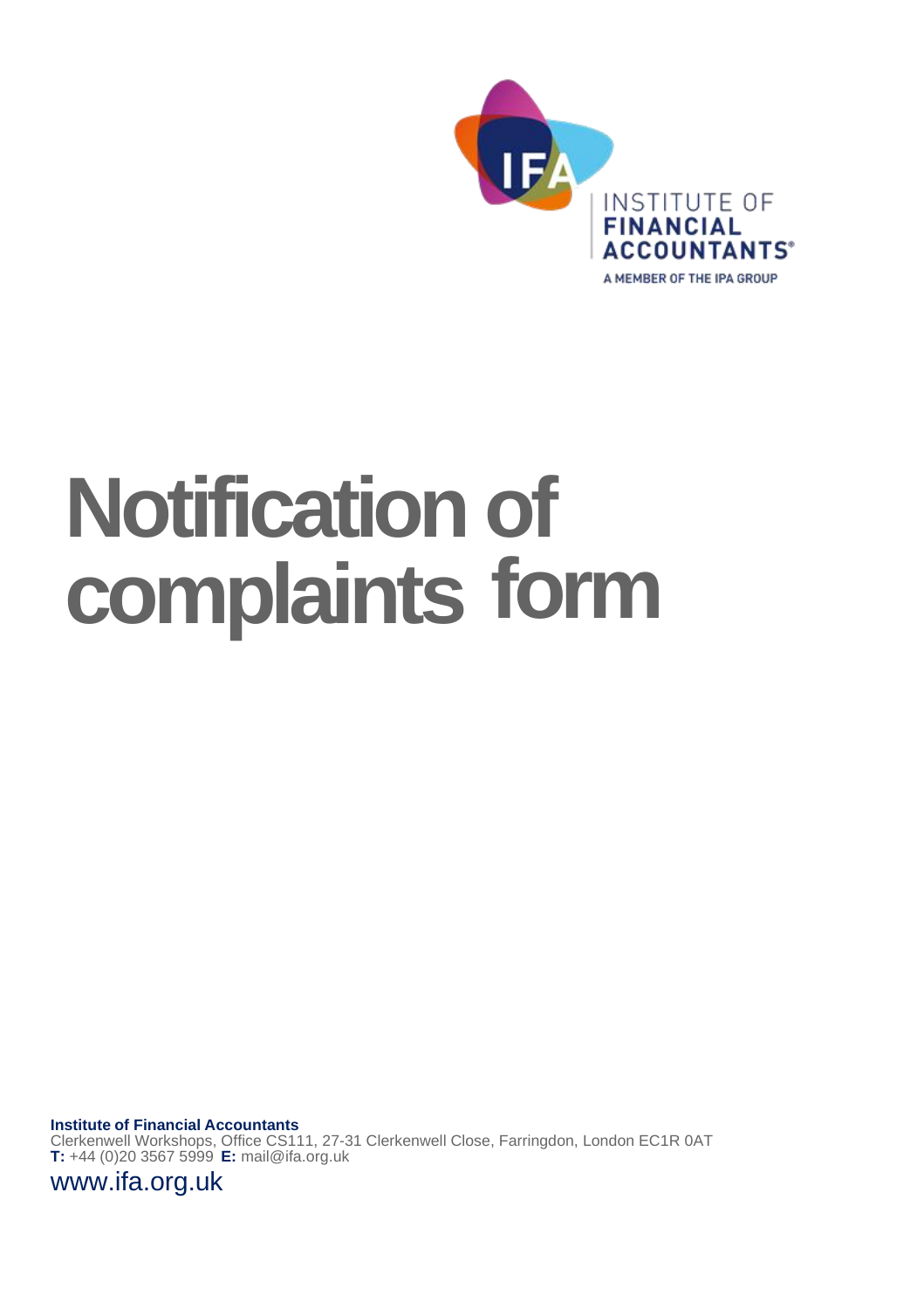| Your details (person making complaint) |  |
|----------------------------------------|--|
| Title:                                 |  |
| First name(s):                         |  |
| <b>Surname:</b>                        |  |
| <b>Address:</b>                        |  |
| <b>Email address:</b>                  |  |
| Home tel:                              |  |
| <b>Business tel:</b>                   |  |
| <b>Mobile tel:</b>                     |  |

| Accountant's details (IFA member against whom the complaint is being made) |  |
|----------------------------------------------------------------------------|--|
| <b>Name (and IFA membership)</b><br>number if known):                      |  |
| <b>Address:</b>                                                            |  |
| <b>Email address:</b>                                                      |  |
| <b>Company address:</b>                                                    |  |
| <b>Company email address:</b>                                              |  |
| Home tel:                                                                  |  |
| <b>Business tel:</b>                                                       |  |
| <b>Mobile tel:</b>                                                         |  |

| Relationship to IFA member (e.g. |  |
|----------------------------------|--|
| client, employee etc)            |  |
|                                  |  |

ſ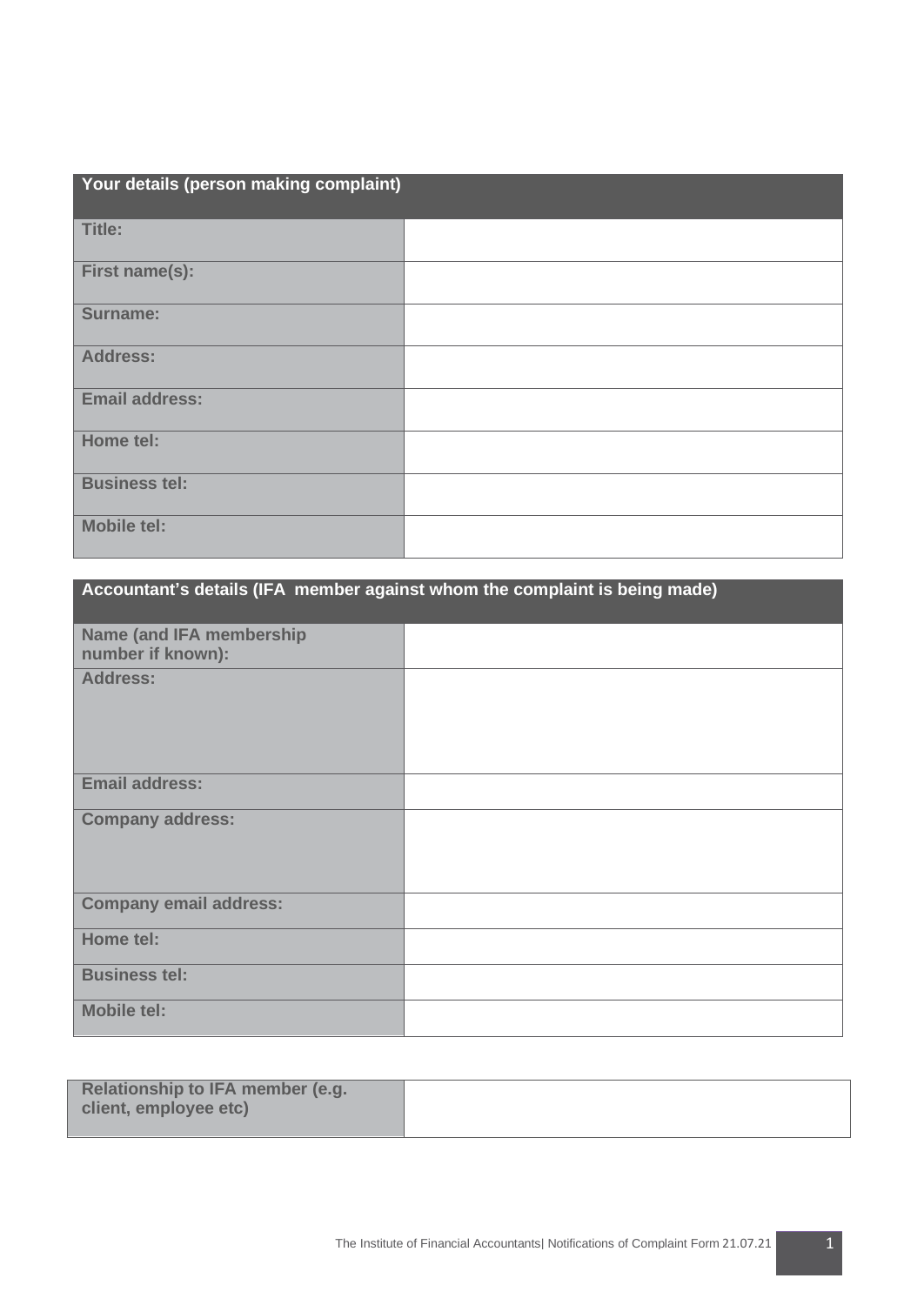## **Summary of the complaint**

**Please provide a clear and concise note of your complaint. Indicate pertinent dates and list and attach all relevant supporting documentation. There may be no further opportunity to provide information, unless specifically requested by the Institute, so it is very important that your complaint is fully supported by all the evidence.**

### **Status of the complaint**

**Please indicate whether you have taken up your complaint directly with the IFA member and if so, what the outcome was.**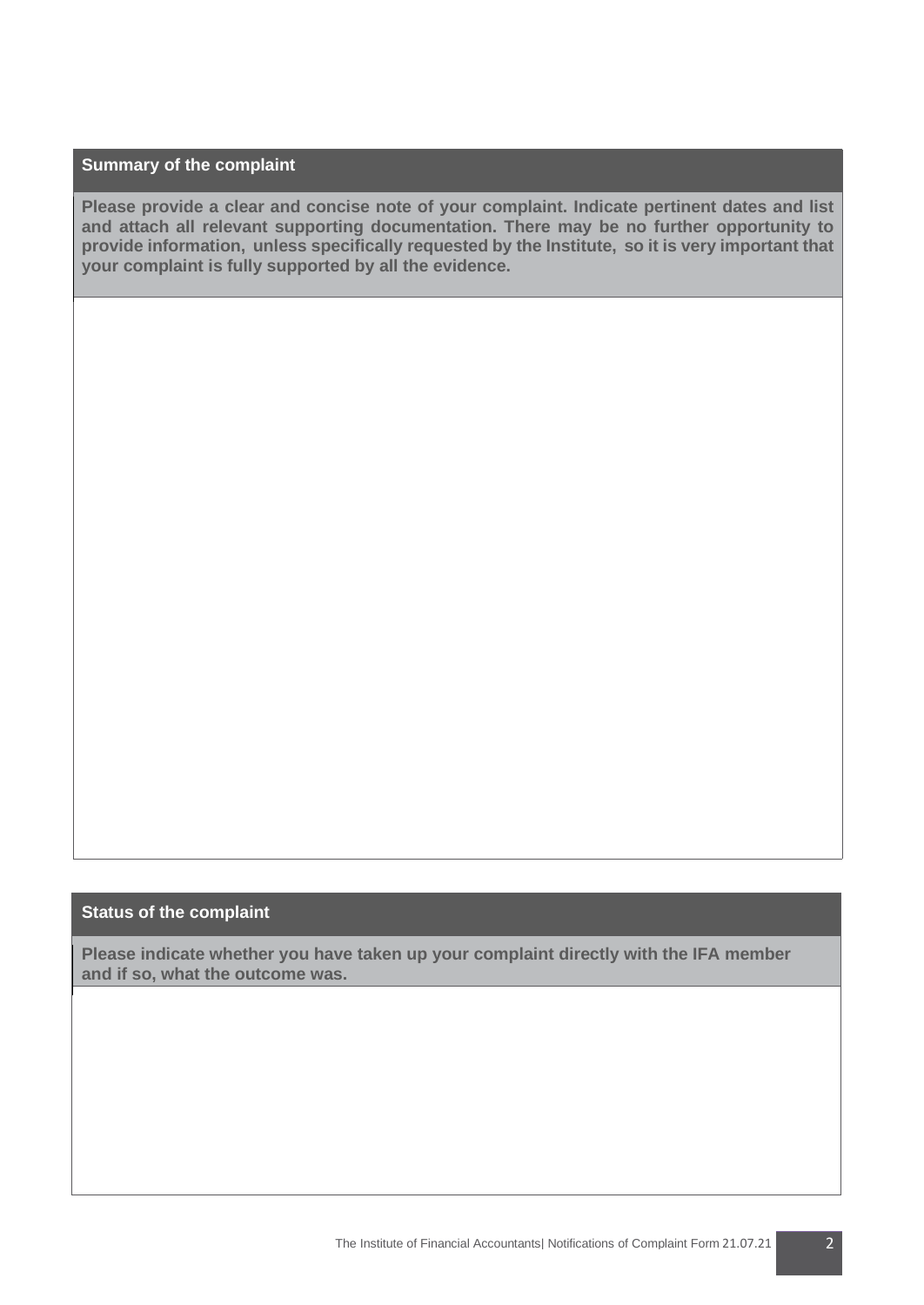# **Legal proceedings**

**Please advise whether you are aware that any proceedings or other related complaints are intended, or have already commenced by you or anyone else.**

#### **Statement of truth**

**To the best of my knowledge and belief, I declare that the above statements and facts included in this notification of compliance and/or accompanying evidence are true and entitled to be relied upon. I understand that if any further evidence is submitted by me between now and any conduct committee hearing, it will be joined to this statement and be affirmed by me.** 

**Signed: Date:**